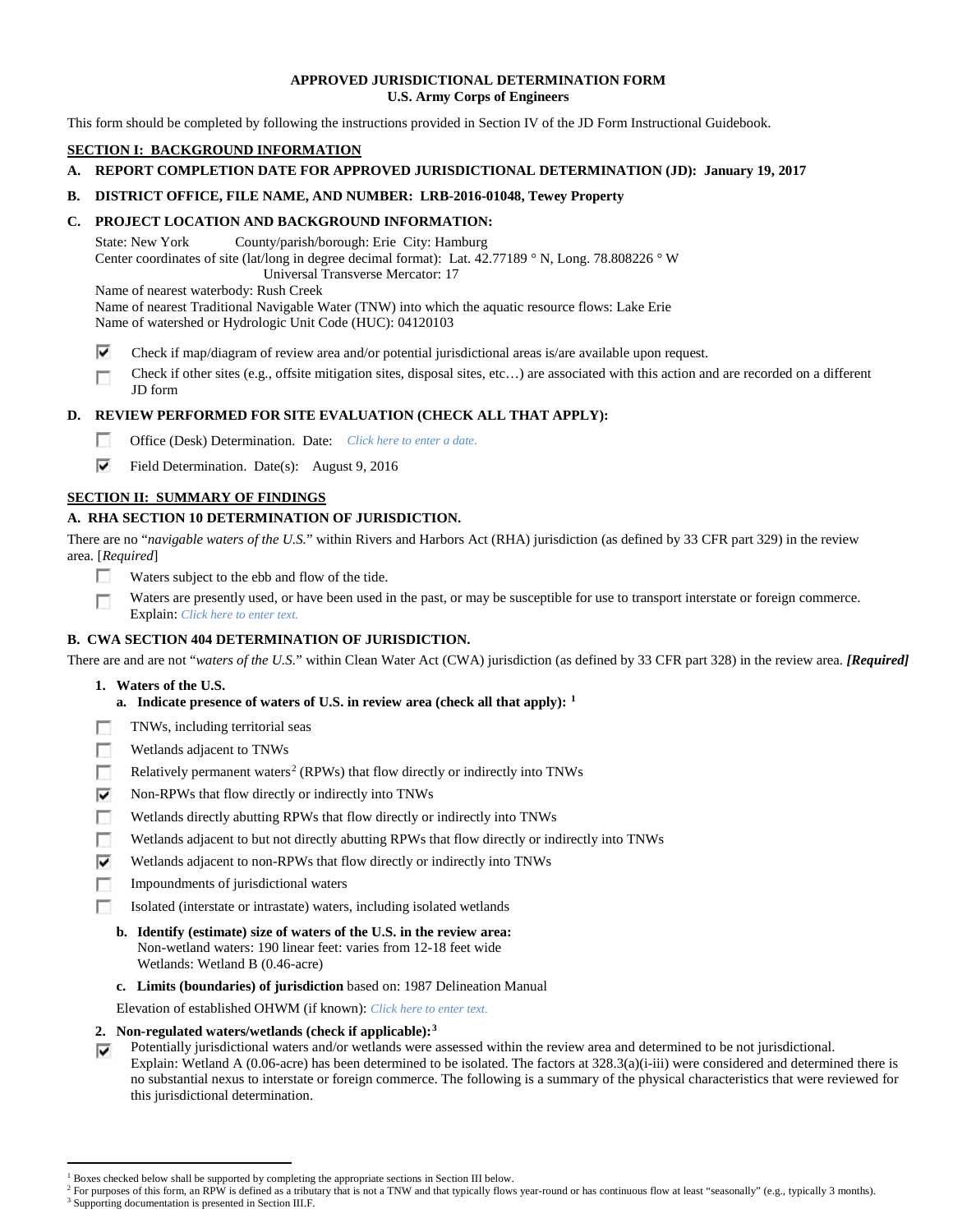The entire perimeter was walked during the August 9, 2016, site visit. No surface water outlets were observed. The wetland lies approximately 500 feet from the unnamed tributary to Rush Creek, which is the nearest surface water conveyance. The wetland is situated next to Southwestern Boulevard which is a few feet higher in elevation than the wetland. The elevation around the rest of the wetland rises slightly in all directions, making the wetland a small depression. It appears the main source of hydrology for this wetland is from precipitation and overland sheet flow from the immediate area. Due to such a small drainage area, it is unlikely that the wetlands receive sufficient surface water to overcome the distance to the nearest tributary. Therefore, the wetland is unlikely to have a chemical nexus to a downstream TNW. The wetland does not receive or maintain enough surface water of sufficient frequency, duration, or depth to sustain amphibian egg masses or aquatic insect larvae, for example. Therefore, the wetland's hydrological characteristics, combined with the distance between the wetland and the nearest conveyance, preclude the possibility of a biological nexus.

# **SECTION III: CWA ANALYSIS**

# **A. TNWs AND WETLANDS ADJACENT TO TNWs**

**The agencies will assert jurisdiction over TNWs and wetlands adjacent to TNWs. If the aquatic resource is a TNW, complete Section III.A.1 and Section III.D.1. only; if the aquatic resource is a wetland adjacent to a TNW, complete Sections III.A.1 and 2 and Section III.D.1.; otherwise, see Section III.B below**.

**1. TNW** 

Identify TNW: *Click here to enter text.*

Summarize rationale supporting determination: *Click here to enter text.*

# **2. Wetland adjacent to TNW**

Summarize rationale supporting conclusion that wetland is "adjacent": *Click here to enter text.*

## **B. CHARACTERISTICS OF TRIBUTARY (THAT IS NOT A TNW) AND ITS ADJACENT WETLANDS (IF ANY):**

**This section summarizes information regarding characteristics of the tributary and its adjacent wetlands, if any, and it helps determine whether or not the standards for jurisdiction established under Rapanos have been met.** 

**The agencies will assert jurisdiction over non-navigable tributaries of TNWs where the tributaries are "relatively permanent waters" (RPWs), i.e. tributaries that typically flow year-round or have continuous flow at least seasonally (e.g., typically 3 months). A wetland that directly abuts an RPW is also jurisdictional. If the aquatic resource is not a TNW, but has year-round (perennial) flow, skip to Section III.D.2. If the aquatic resource is a wetland directly abutting a tributary with perennial flow, skip to Section III.D.4.**

**A wetland that is adjacent to but that does not directly abut an RPW requires a significant nexus evaluation. Corps districts and EPA regions will include in the record any available information that documents the existence of a significant nexus between a relatively permanent tributary that is not perennial (and its adjacent wetlands if any) and a traditional navigable water, even though a significant nexus finding is not required as a matter of law.**

**If the waterbody[4](#page-1-0) is not an RPW, or a wetland directly abutting an RPW, a JD will require additional data to determine if the waterbody has a significant nexus with a TNW. If the tributary has adjacent wetlands, the significant nexus evaluation must consider the tributary in combination with all of its adjacent wetlands. This significant nexus evaluation that combines, for analytical purposes, the tributary and all of its adjacent wetlands is used whether the review area identified in the JD request is the tributary, or its adjacent wetlands, or both. If the JD covers a tributary with adjacent wetlands, complete Section III.B.1 for the tributary, Section III.B.2 for any onsite wetlands, and Section III.B.3 for all wetlands adjacent to that tributary, both onsite and offsite. The determination whether a significant nexus exists is determined in Section III.C below.**

- **1. Characteristics of non-TNWs that flow directly or indirectly into TNW**
	- **(i) General Area Conditions:** Watershed size: 450 acres Drainage area: 450 acres

Average annual rainfall: 40 inches Average annual snowfall: 76 inches

- **(ii) Physical Characteristics:**
	- (a) Relationship with TNW:
		- Tributary flows directly into TNW.
		- $\nabla$  Tributary flows through 2 tributaries before entering TNW.

Project waters are 2-5 river miles from TNW. Project waters are 1 (or less) river miles from RPW. Project waters are 2-5 aerial (straight) miles from TNW. Project waters are 1 (or less) aerial (straight) miles from RPW. Project waters cross or serve as state boundaries. Explain: *Click here to enter text.*

Identify flow route to TNW[5:](#page-1-1) From wetland directly into the unnamed tributary to Rush Creek, from Rush Creek to Lake Erie Tributary stream order, if known: *Click here to enter text.*

(b) General Tributary Characteristics (check all that apply):

**Tributary** is: Natural

Artificial (man-made). Explain: *Click here to enter text.*

 <sup>4</sup> Note that the Instructional Guidebook contains additional information regarding swales, ditches, washes, and erosional features generally and in the arid West.

<span id="page-1-1"></span><span id="page-1-0"></span><sup>5</sup> Flow route can be described by identifying, e.g., tributary a, which flows through the review area, to flow into tributary b, which then flows into TNW.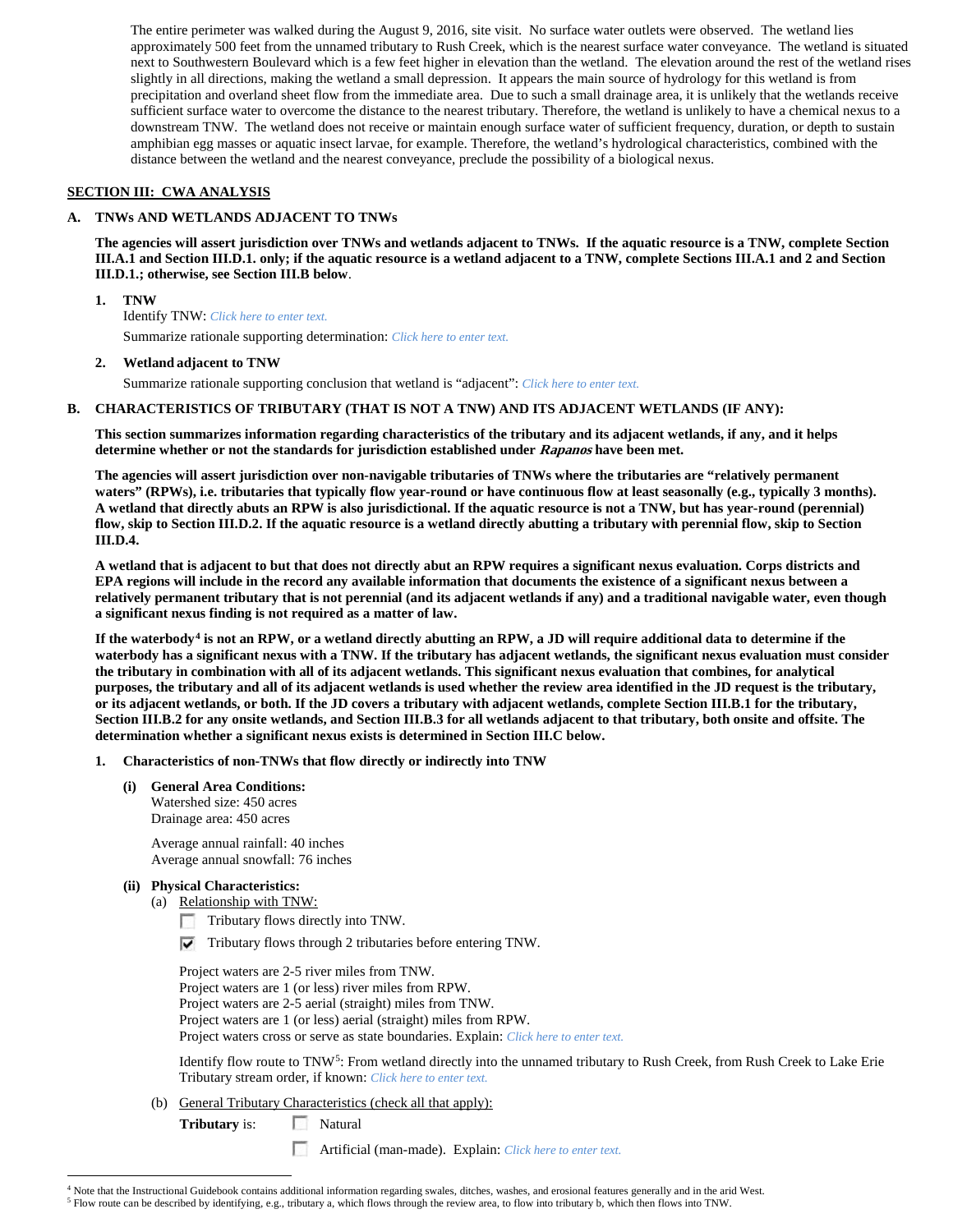Manipulated (man-altered). Explain: The unnamed tributary to Rush Creek is shown on the 1986 USGS Soil Survey Map as an intermittent stream and has been slightly moved, cleaned out and riprapped in parts and piped in other parts over the years. This tributary is also shown as a blue line on the USGS topo map.

|     |                         | Tributary properties with respect to top of bank (estimate):<br>Average width: 18 feet<br>Average depth: 3 feet<br>Average side slopes: 3:1                                                                                                                                                                                                                                                                 |   |                                                                                                                       |              |                                                         |                                                                                                                                                                                                                                    |
|-----|-------------------------|-------------------------------------------------------------------------------------------------------------------------------------------------------------------------------------------------------------------------------------------------------------------------------------------------------------------------------------------------------------------------------------------------------------|---|-----------------------------------------------------------------------------------------------------------------------|--------------|---------------------------------------------------------|------------------------------------------------------------------------------------------------------------------------------------------------------------------------------------------------------------------------------------|
|     |                         | Primary tributary substrate composition (check all that apply):                                                                                                                                                                                                                                                                                                                                             |   |                                                                                                                       |              |                                                         |                                                                                                                                                                                                                                    |
|     | M                       | Silts                                                                                                                                                                                                                                                                                                                                                                                                       | է | Sands                                                                                                                 |              |                                                         | Concrete                                                                                                                                                                                                                           |
|     |                         | Cobbles                                                                                                                                                                                                                                                                                                                                                                                                     | ⊽ | Gravel                                                                                                                |              |                                                         | Muck                                                                                                                                                                                                                               |
|     |                         | Bedrock                                                                                                                                                                                                                                                                                                                                                                                                     | n | Vegetation. Type/% cover: Click here to enter text.                                                                   |              |                                                         |                                                                                                                                                                                                                                    |
|     |                         | Other. Explain: Click here to enter text.                                                                                                                                                                                                                                                                                                                                                                   |   |                                                                                                                       |              |                                                         |                                                                                                                                                                                                                                    |
| (c) | appears stable<br>Flow: | Tributary geometry: Relatively Straight<br>Tributary gradient (approximate average slope): 2%                                                                                                                                                                                                                                                                                                               |   |                                                                                                                       |              |                                                         | Tributary condition/stability [e.g., highly eroding, sloughing banks]. Explain: The tributary has been highly altered, but<br>Presence of run/riffle/pool complexes. Explain: none were seen in the portion within the review area |
|     |                         | Tributary provides for: Intermittent but not Seasonal Flow<br>Estimate average number of flow events in review area/year: Choose an item.<br>Describe flow regime: Click here to enter text.                                                                                                                                                                                                                |   |                                                                                                                       |              |                                                         |                                                                                                                                                                                                                                    |
|     |                         | Other information on duration and volume: Click here to enter text.                                                                                                                                                                                                                                                                                                                                         |   |                                                                                                                       |              |                                                         |                                                                                                                                                                                                                                    |
|     |                         | Surface flow is: Discrete and Confined Characteristics: Click here to enter text.                                                                                                                                                                                                                                                                                                                           |   |                                                                                                                       |              |                                                         |                                                                                                                                                                                                                                    |
|     |                         | Subsurface flow: Unknown Explain findings: Click here to enter text.<br>$\Box$ Dye (or other) test performed: <i>Click here to enter text.</i>                                                                                                                                                                                                                                                              |   |                                                                                                                       |              |                                                         |                                                                                                                                                                                                                                    |
|     |                         | Tributary has (check all that apply):<br>$ \nabla $ Bed and banks<br>$\triangleright$ OHWM <sup>6</sup> (check all indicators that apply):<br>$\vert \cdot \vert$ clear, natural line impressed on the bank $\vert \cdot \vert$<br>changes in the character of soil<br>shelving<br>leaf litter disturbed or washed away<br>sediment deposition<br>water staining<br>other (list): Click here to enter text. |   | vegetation matted down, bent, or absent $\Box$<br>Discontinuous OHWM. <sup>7</sup> Explain: Click here to enter text. |              | the presence of wrack line<br>sediment sorting<br>scour | the presence of litter and debris<br>destruction of terrestrial vegetation<br>multiple observed or predicted flow events<br>abrupt change in plant community Click here to enter text.                                             |
|     |                         | $\Box$ High Tide Line indicated by:<br>oil or scum line along shore objects<br>physical markings/characteristics<br>tidal gauges<br>L.<br>other (list): Click here to enter text.<br><b>Chemical Characteristics:</b>                                                                                                                                                                                       |   | fine shell or debris deposits (foreshore)                                                                             | L.<br>$\sim$ | survey to available datum;<br>physical markings;        | If factors other than the OHWM were used to determine lateral extent of CWA jurisdiction (check all that apply):<br>Mean High Water Mark indicated by:<br>vegetation lines/changes in vegetation types.                            |

# (iii) C

Characterize tributary (e.g., water color is clear, discolored, oily film; water quality; general watershed characteristics, etc.). Explain: The general watershed characteristics include residential and commercial development in the immediate vicinity. Identify specific pollutants, if known: Specific pollutants are unknown; however, pollutants typical of residential, commercial, and industrial development are likely introduced to the tributary.

# **(iv) Biological Characteristics. Channel supports (check all that apply):**

Riparian corridor. Characteristics (type, average width): *Click here to enter text.*

<span id="page-2-1"></span><span id="page-2-0"></span> <sup>6</sup> <sup>6</sup>A natural or man-made discontinuity in the OHWM does not necessarily sever jurisdiction (e.g., where the stream temporarily flows underground, or where the OHWM has been removed by development or agricultural practices). Where there is a break in the OHWM that is unrelated to the waterbody's flow regime (e.g., flow over a rock outcrop or through a culvert), the agencies will look for indicators of flow above and below the break. 7 Ibid.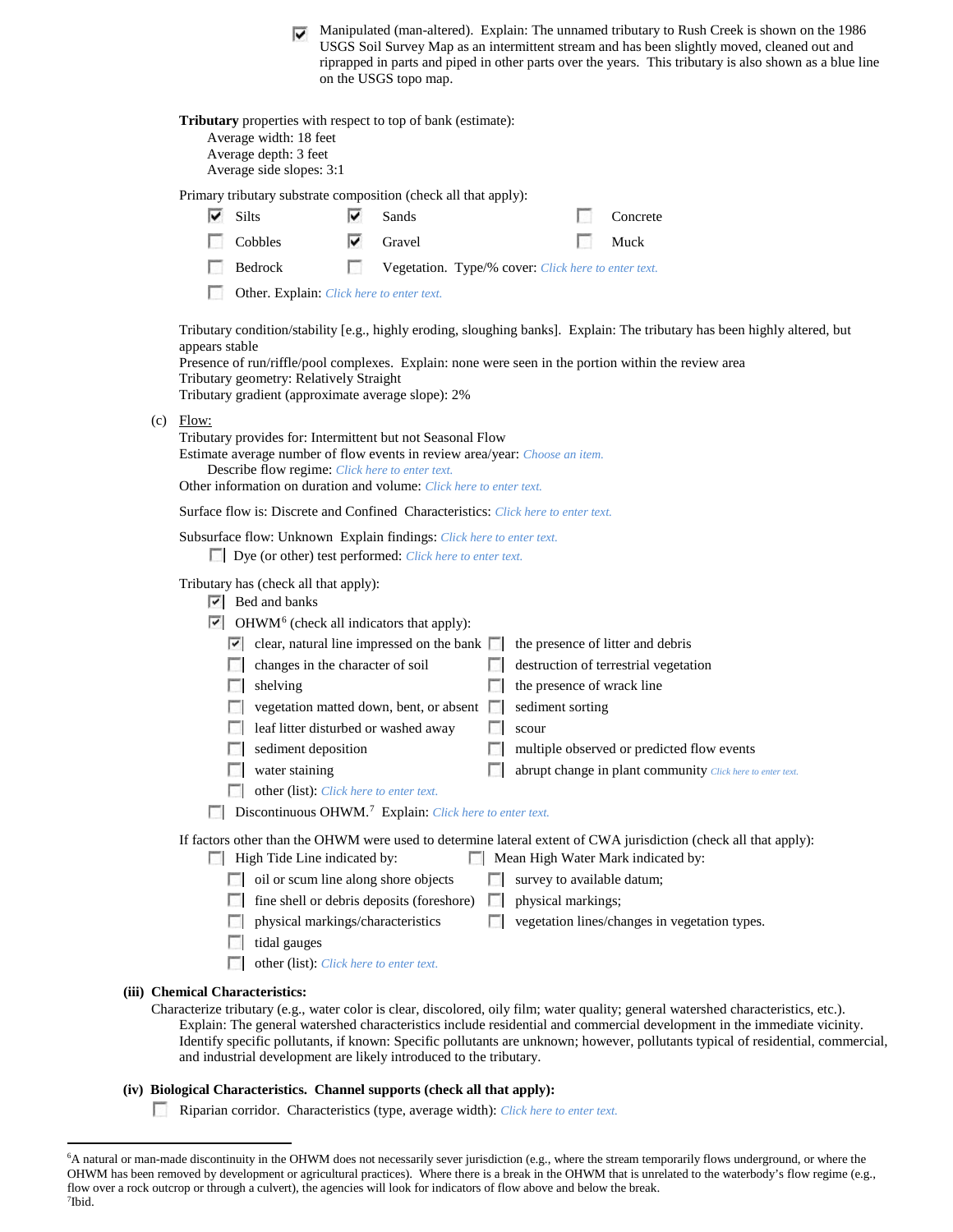- $\triangledown$  Wetland fringe. Characteristics: the wetland directly abuts the tributary
- $\blacktriangleright$  Habitat for:
	- Federally Listed species. Explain findings: *Click here to enter text.*
	- Fish/spawn areas. Explain findings: *Click here to enter text.*
	- п Other environmentally-sensitive species. Explain findings: *Click here to enter text.*
	- Aquatic/wildlife diversity. Explain findings: the tributary provides habitat for aquatic invertebrates, small mammals, ⊽ birds, and amphibians.

#### **2. Characteristics of wetlands adjacent to non-TNW that flow directly or indirectly into TNW**

#### **(i) Physical Characteristics:**

- (a) General Wetland Characteristics:
	- Properties:
		- Wetland size: 0.45-acre
		- Wetland type. Explain: palustrine forested

Wetland quality. Explain: wetland contains a mix of young and mature trees providing habitat for a variety of wildlife, the wetland receives runoff from adjacent development and roads, receiving contaminated water and holding which would allow for some contaminants to be removed prior to the water entering the tributary. Thus the wetland contributes to water quality downstream.

Project wetlands cross or serve as state boundaries. Explain: n/a

- (b) General Flow Relationship with Non-TNW: Flow is: Intermittent Flow Explain:
	- Surface flow is: Discrete and Confined Characteristics: The wetland flows directly into an unnamed tributary to Rush Creek

Subsurface flow: Unknown Explain findings: *Click here to enter text.*

- Dye (or other) test performed: *Click here to enter text.*
- (c) Wetland Adjacency Determination with Non-TNW:
	- $\triangledown$  Directly abutting
	- E. Not directly abutting
		- $\sim$ Discrete wetland hydrologic connection. Explain:
		- $\overline{a}$ Ecological connection. Explain:
		- п Separated by berm/barrier. Explain: *Click here to enter text.*

#### (d) Proximity (Relationship) to TNW

Project wetlands are 2-5 river miles from TNW. Project waters are 1 (or less) aerial (straight) miles from TNW. Flow is from: Wetland to Navigable Waters Estimate approximate location of wetland as within the 50 - 100-year floodplain.

#### **(ii) Chemical Characteristics:**

Characterize wetland system (e.g., water color is clear, brown, oil film on surface; water quality; general watershed characteristics; etc.). Explain: The general watershed characteristics include residential and commercial development in the immediate vicinity of the wetlands

Identify specific pollutants, if known: Specific pollutants are unknown; however, pollutants typical of residential, commercial, and industrial development are likely introduced to the wetland complex

# **(iii)Biological Characteristics. Wetland supports (check all that apply):**

- Riparian buffer. Characteristics (type, average width): *Click here to enter text.*
- $\triangledown$  Vegetation type/percent cover. Explain: primarily green ash
- $\overline{\triangledown}$  Habitat for:
	- Federally Listed species. Explain findings: northern long-eared bat
	- Fish/spawn areas. Explain findings: *Click here to enter text.*
	- Other environmentally-sensitive species. Explain findings: *Click here to enter text.*
	- $\nabla$  Aquatic/wildlife diversity. Explain findings: the wetland provides habitat for aquatic invertebrates, small mammals, birds, and amphibians.

## **3. Characteristics of all wetlands adjacent to the tributary (if any)**

All wetland(s) being considered in the cumulative analysis: 1 Approximately (0.45) acres in total are being considered in the cumulative analysis. For each wetland, specify the following:

| Directly abuts? $(Y/N)$ | Size (in acres) | Directly abuts? $(Y/N)$ | Size (in acres) |
|-------------------------|-----------------|-------------------------|-----------------|
| Yes                     | 0.45            |                         |                 |
| Y/N                     |                 |                         |                 |
| Y/N                     |                 | 77N                     |                 |
| Y/N                     |                 |                         |                 |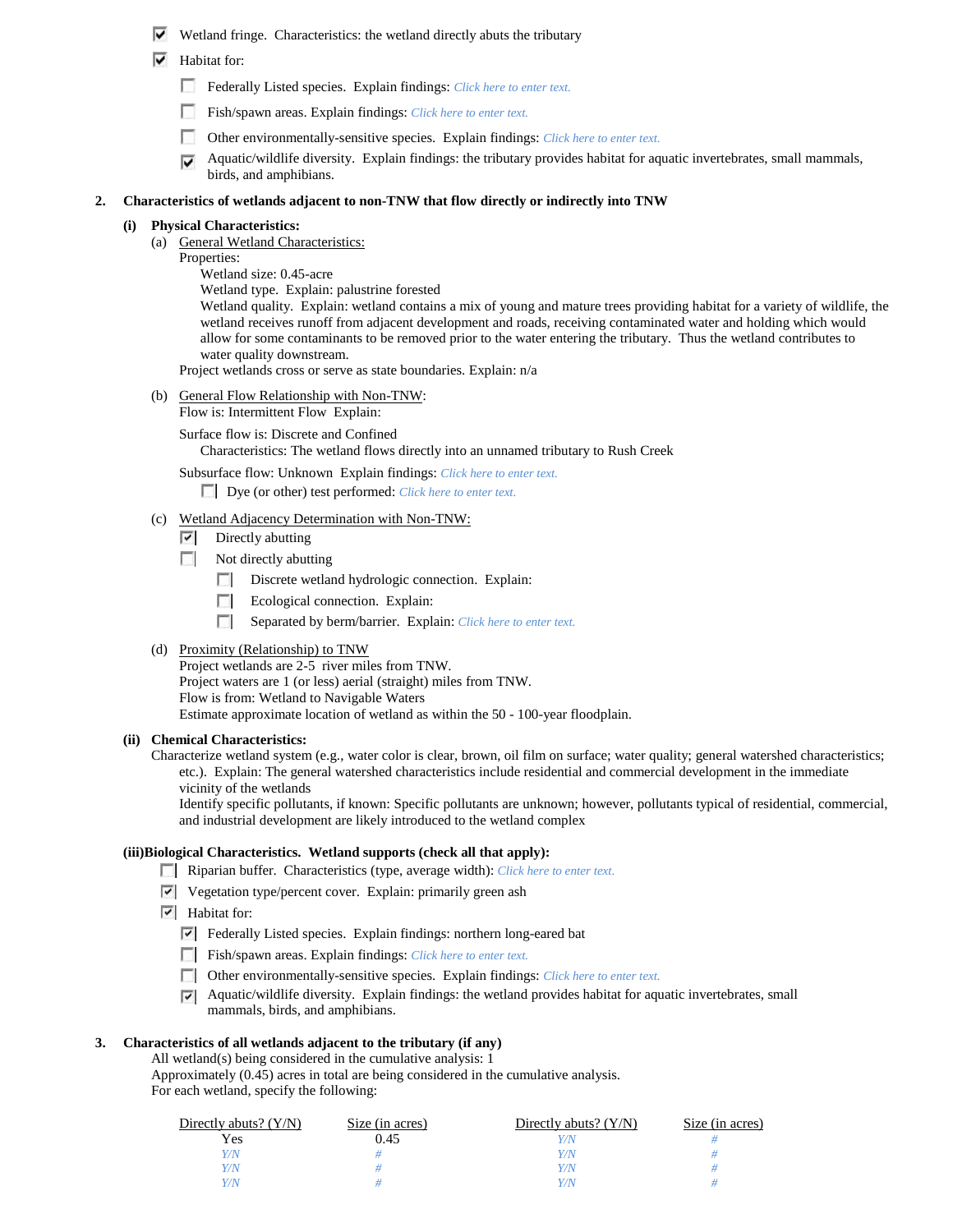Summarize overall biological, chemical and physical functions being performed: The wetland in the review area is the only wetland in the relevant reach of the tributary. However, the wetland provides the following functions and services: hydrologic flux and storage including floodwater and runoff attenuation and release; sediment and nutrient transport and retention; pollutant attenuation and release; biogeochemical cycling and storage; stream channel stability via serving as a natural buffer; biological productivity of micro/macro flora and fauna, decomposition, and community structure; and wildlife support including providing habitat.

# **C. SIGNIFICANT NEXUS DETERMINATION**

**A significant nexus analysis will assess the flow characteristics and functions of the tributary itself and the functions performed by any wetlands adjacent to the tributary to determine if they significantly affect the chemical, physical, and biological integrity of a TNW. For each of the following situations, a significant nexus exists if the tributary, in combination with all of its adjacent wetlands, has more than a speculative or insubstantial effect on the chemical, physical and/or biological integrity of a TNW. Considerations when evaluating significant nexus include, but are not limited to the volume, duration, and frequency of the flow of water in the tributary and its proximity to a TNW, and the functions performed by the tributary and all its adjacent wetlands. It is not appropriate to determine significant nexus based solely on any specific threshold of distance (e.g. between a tributary and its adjacent wetland or between a tributary and the TNW). Similarly, the fact an adjacent wetland lies within or outside of a floodplain is not solely determinative of significant nexus.** 

## **Draw connections between the features documented and the effects on the TNW, as identified in the** *Rapanos* **Guidance and discussed in the Instructional Guidebook. Factors to consider include, for example:**

- Does the tributary, in combination with its adjacent wetlands (if any), have the capacity to carry pollutants or flood waters to TNWs, or to reduce the amount of pollutants or flood waters reaching a TNW?
- Does the tributary, in combination with its adjacent wetlands (if any), provide habitat and lifecycle support functions for fish and other species, such as feeding, nesting, spawning, or rearing young for species that are present in the TNW?
- Does the tributary, in combination with its adjacent wetlands (if any), have the capacity to transfer nutrients and organic carbon that support downstream foodwebs?
- Does the tributary, in combination with its adjacent wetlands (if any), have other relationships to the physical, chemical, or biological integrity of the TNW?

## *Note: the above list of considerations is not inclusive and other functions observed or known to occur should be documented below:*

- **1. Significant nexus findings for non-RPW that has no adjacent wetlands and flows directly or indirectly into TNWs.** Explain findings of presence or absence of significant nexus below, based on the tributary itself, then go to Section III.D: N/A
- **2. Significant nexus findings for non-RPW and its adjacent wetlands, where the non-RPW flows directly or indirectly into TNWs.**  Explain findings of presence or absence of significant nexus below, based on the tributary in combination with all of its adjacent wetlands, then go to Section III.D:

Although the only wetland within the relevant reach of the tributary is the one in the review area (Wetland B), the wetland directly affects the nature of the water entering the unnamed tributary and its downstream receiving waters, both in quantity and chemical/physical attributes. This occurs through the reduction of runoff rates of water received by the tributary resulting from attenuation and storage of floodwaters; capture of water through evapotranspiration; storage of runoff; and filtering and/or storage of nutrients, chemicals, and sediments contained in rainfall, runoff, or other hydrologic inputs. Ultimately, this affects the downstream TNW, Lake Erie, as this wetland alters the amount of flow reaching the TNW and furthermore, any additional matter such as nutrients, chemicals, sediments, and pollutants carried in that flow.

The unbroken connectivity of habitat from Wetland B through the tributary, to Rush Creek and then Lake Erie (TNW) would provide the ability for aquatic organisms and other wildlife to move back and forth from the wetland to the TNW.

Wetland B has a continuous hydrologic connectivity to Lake Erie thereby providing a significant nexus between the stream and this abutting wetland and the downstream TNW. Hydrologic connectivity refers to the flow that transports organic matter and nutrients, energy, and aquatic organisms throughout the system.

The Rush Creek watershed has impairments including increasing urbanization bringing impervious surfaces, construction at headwaters reducing stream function, increased erosion, sediment which impairs aquatic life and widens flood areas, habitat loss, and loss of wetlands. Since Wetland B is located in close proximity to residential and commercial developments, and major roadways, and it receives a majority of their hydrology from runoff associated with the adjacent development, and roads, they provide an important function of reducing the effects of runoff and storm sewer impacts on the downstream TNW. The unnamed tributary conveys water that has been filtered from Wetland B to the downstream TNW. Wetland B also attenuates sediment, nutrients, and pollutants contained in their received water. This is the only wetland receiving runoff and providing these functions along the relevant reach and therefore this one wetland supplies the downstream TNW with a cleaner source of water that will aid in reducing impairments. The presence of these waters also aids with impairments caused by impervious surfaces and construction at headwaters by persisting in their natural state.

Due to the physical, biological, and chemical connectivity of the wetland as described above, it has been determined that Wetland B, have a significant nexus with the downstream TNW, Lake Erie, as the functions and services provided by the stream and its adjacent wetlands provide more than a speculative effect on the physical integrity of Lake Erie.

**3. Significant nexus findings for wetlands adjacent to an RPW but that do not directly abut the RPW.** Explain findings of presence or absence of significant nexus below, based on the tributary in combination with all of its adjacent wetlands, then go to Section III.D:

# **D. DETERMINATIONS OF JURISDICTIONAL FINDINGS. THE SUBJECT WATERS/WETLANDS ARE (CHECK ALL THAT APPLY):**

**1. TNWs and Adjacent Wetlands.** Check all that apply and provide size estimates in review area: TNWs: *#* linear feet *#* width (ft), Or, *#* acres.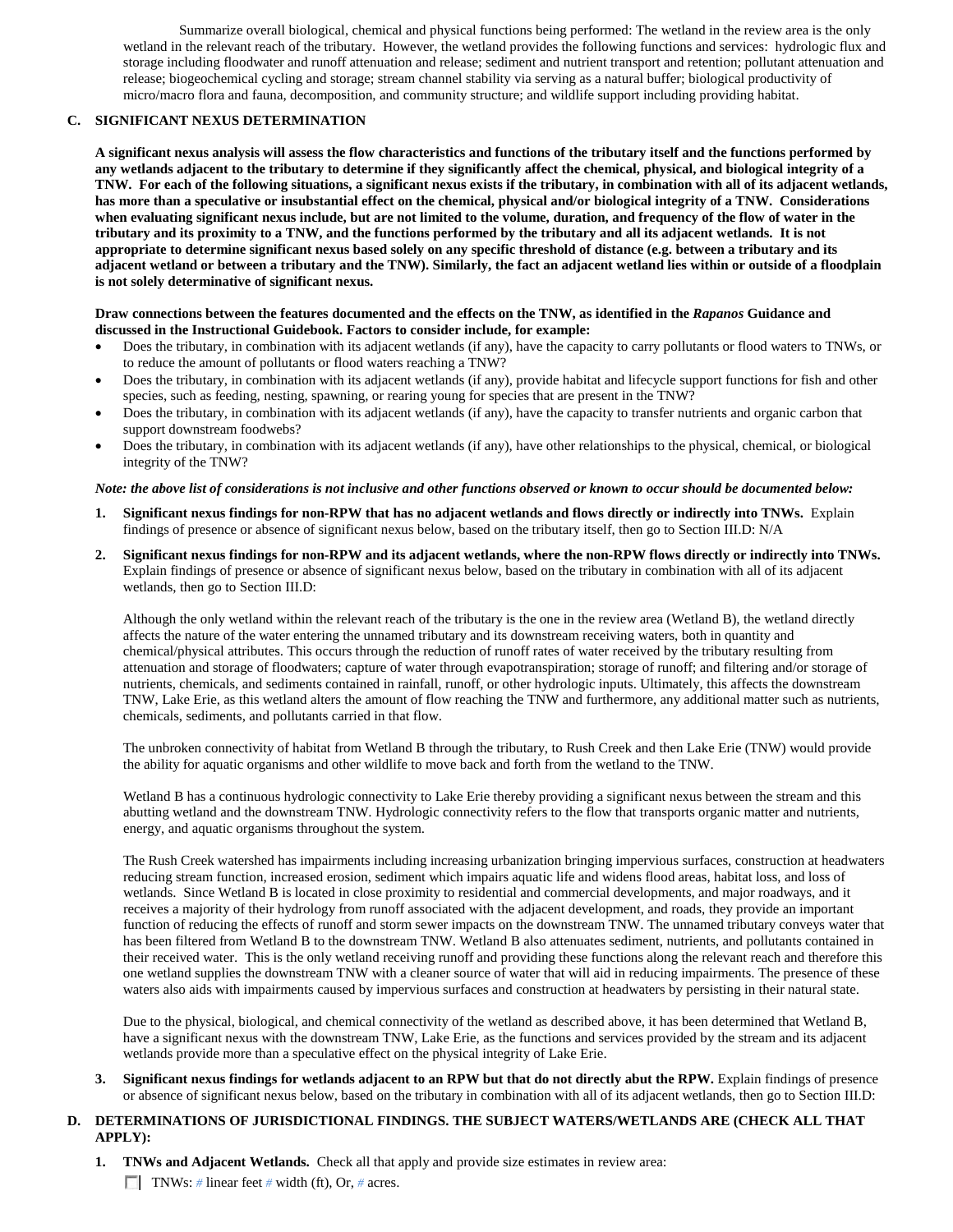**Wetlands adjacent to TNWs:** # acres.

# **2. RPWs that flow directly or indirectly into TNWs.**

- Tributaries of TNWs where tributaries typically flow year-round are jurisdictional. Provide data and rationale indicating that tributary is perennial: *Click here to enter text.*.
- Tributaries of TNW where tributaries have continuous flow "seasonally" (e.g., typically three months each year) are jurisdictional.  $\sim$ Data supporting this conclusion is provided at Section III.B. Provide rationale indicating that tributary flows seasonally: *Click here to enter text.*.

Provide estimates for jurisdictional waters in the review area (check all that apply):

- **Tributary waters:** # linear feet # width (ft).
- Other non-wetland waters: *#* acres.

Identify type(s) of waters: *Click here to enter text.*

# **3. Non-RPWs[8](#page-5-0) that flow directly or indirectly into TNWs.**

 $\nabla$  Waterbody that is not a TNW or an RPW, but flows directly or indirectly into a TNW, and it has a significant nexus with a TNW is jurisdictional. Data supporting this conclusion is provided at Section III.C.

Provide estimates for jurisdictional waters within the review area (check all that apply):

- Tributary waters: 190 linear feet: varies from 12-18 feet wide
- Other non-wetland waters: *#* acres.

Identify type(s) of waters: *Click here to enter text.*

# **4. Wetlands directly abutting an RPW that flow directly or indirectly into TNWs.**

- Wetlands directly abut RPW and thus are jurisdictional as adjacent wetlands.
	- Wetlands directly abutting an RPW where tributaries typically flow year-round. Provide data and rationale indicating that tributary is perennial in Section III.D.2, above. Provide rationale indicating that wetland is directly abutting an RPW: *Click here to enter text.*
	- Wetlands directly abutting an RPW where tributaries typically flow "seasonally." Provide data indicating that tributary is seasonal in Section III.B and rationale in Section III.D.2, above. Provide rationale indicating that wetland is directly abutting an RPW: *Click here to enter text.*

Provide acreage estimates for jurisdictional wetlands in the review area: *#* acres.

## **5. Wetlands adjacent to but not directly abutting an RPW that flow directly or indirectly into TNWs.**

 $\Box$  Wetlands that do not directly abut an RPW, but when considered in combination with the tributary to which they are adjacent and with similarly situated adjacent wetlands, have a significant nexus with a TNW are jurisidictional. Data supporting this conclusion is provided at Section III.C.

Provide acreage estimates for jurisdictional wetlands in the review area: *#* acres.

## **6. Wetlands adjacent to non-RPWs that flow directly or indirectly into TNWs.**

 $\nabla$  Wetlands adjacent to such waters, and have when considered in combination with the tributary to which they are adjacent and with similarly situated adjacent wetlands, have a significant nexus with a TNW are jurisdictional. Data supporting this conclusion is provided at Section III.C.

Provide estimates for jurisdictional wetlands in the review area: Wetland B 0.45-acre

- **7. Impoundments of jurisdictional waters. [9](#page-5-1)**
	- As a general rule, the impoundment of a jurisdictional tributary remains jurisdictional.
	- Demonstrate that impoundment was created from "waters of the U.S.," or
	- $\sim$ Demonstrate that water meets the criteria for one of the categories presented above (1-6), or
	- Demonstrate that water is isolated with a nexus to commerce (see E below).

## **E. ISOLATED [INTERSTATE OR INTRA-STATE] WATERS, INCLUDING ISOLATED WETLANDS, THE USE, DEGRADATION OR DESTRUCTION OF WHICH COULD AFFECT INTERSTATE COMMERCE, INCLUDING ANY SUCH WATERS (CHECK ALL THAT APPLY):[10](#page-5-2)**

- which are or could be used by interstate or foreign travelers for recreational or other purposes.
- **F** from which fish or shellfish are or could be taken and sold in interstate or foreign commerce.
- which are or could be used for industrial purposes by industries in interstate commerce.
- Interstate isolated waters.Explain: *Click here to enter text.*
- Other factors.Explain: *Click here to enter text.*

## **Identify water body and summarize rationale supporting determination:** *Click here to enter text.*

- Provide estimates for jurisdictional waters in the review area (check all that apply):
- **Tributary waters:**  $\#$  linear feet  $\#$  width (ft).

 $\frac{1}{8}$ See Footnote # 3.

<span id="page-5-1"></span><span id="page-5-0"></span><sup>&</sup>lt;sup>9</sup> To complete the analysis refer to the key in Section III.D.6 of the Instructional Guidebook.

<span id="page-5-2"></span><sup>&</sup>lt;sup>10</sup> Prior to asserting or declining CWA jurisdiction based solely on this category, Corps Districts will elevate the action to Corps and EPA HQ for review consistent with the process described in the Corps/EPA *Memorandum Regarding CWA Act Jurisdiction Following Rapanos.*